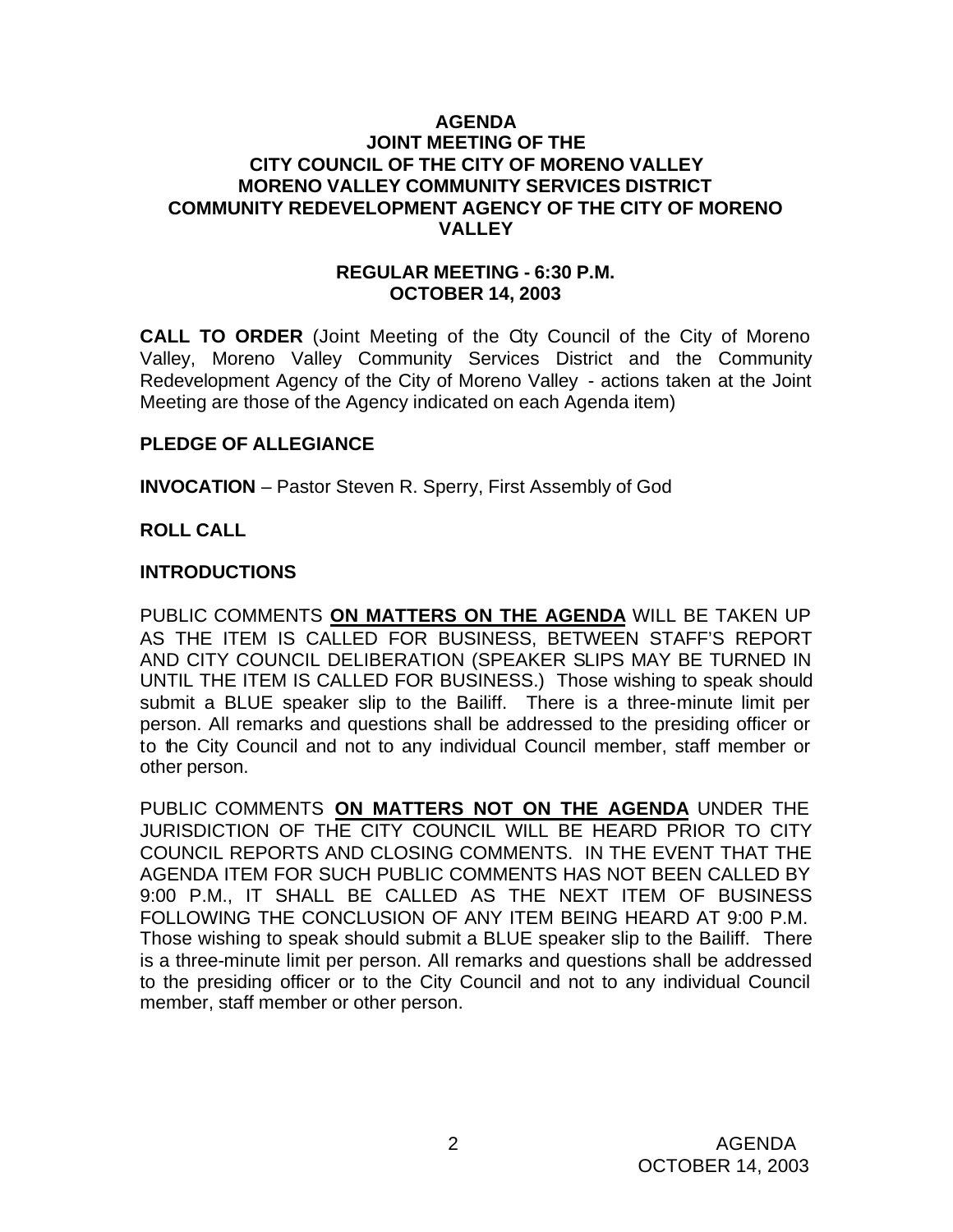## **JOINT CONSENT CALENDARS (SECTIONS A-C) OF THE CITY COUNCIL OF THE CITY OF MORENO VALLEY, MORENO VALLEY COMMUNITY SERVICES DISTRICT AND THE COMMUNITY REDEVELOPMENT AGENCY OF THE CITY OF MORENO VALLEY**

All items listed under the Consent Calendars, Sections A, B, and C, are considered to be routine and non-controversial, and may be enacted by one motion unless a member of the Council, Community Services District, or Redevelopment Agency requests that an item be removed for separate action. The motion to adopt the Consent Calendars is deemed to be a separate motion by each Agency and shall be so recorded by the City Clerk. Items withdrawn for report/discussion will be heard after public hearing items.

# **A. CONSENT CALENDAR** - **CITY COUNCIL**

- A1. ORDINANCES FIRST READING BY TITLE ONLY Recommendation: Waive reading of all Ordinance Introductions and read by title only.
- A2. MINUTES REGULAR MEETING OF SEPTEMBER 23, 2003 (Report of: City Clerk's Department) Recommendation: Approve as submitted.
- A3. ANNUAL REVIEW OF DEVELOPMENT AGREEMENT FOR THE TOWNGATE SPECIFIC PLAN (SP 200) (Report of: Community and Economic Development Department) Recommendation: Determine that the property owner(s) has complied in good faith with the terms and conditions of the Development Agreement for the Towngate Specific Plan.
- A4. PA02-0117 RETAIL AND MINI-STORAGE FACILITY ACCEPT AGREEMENT AND BONDS FOR PUBLIC IMPROVEMENTS, EAST SIDE OF PERRIS BOULEVARD BETWEEN RED MAPLE LANE AND KRAMERIA AVENUE (4M RED MAPLE, LLC) (Report of: Public Works Department) Recommendation: Accept the bonds and the Agreement for Public Improvements for PA02-0117; authorize the Mayor to execute the agreement; and direct the City Clerk to forward the signed agreement to the County Recorder's office for recordation.
- A5. PA02-0109 LA PACIFICA APARTMENTS ACCEPT AGREEMENT AND LETTERS OF CREDIT FOR PUBLIC IMPROVEMENTS, NORTHWEST CORNER OF HEMLOCK AVENUE AND GRAHAM STREET (M. TIMM DEVELOPMENT) (Report of: Public Works Department)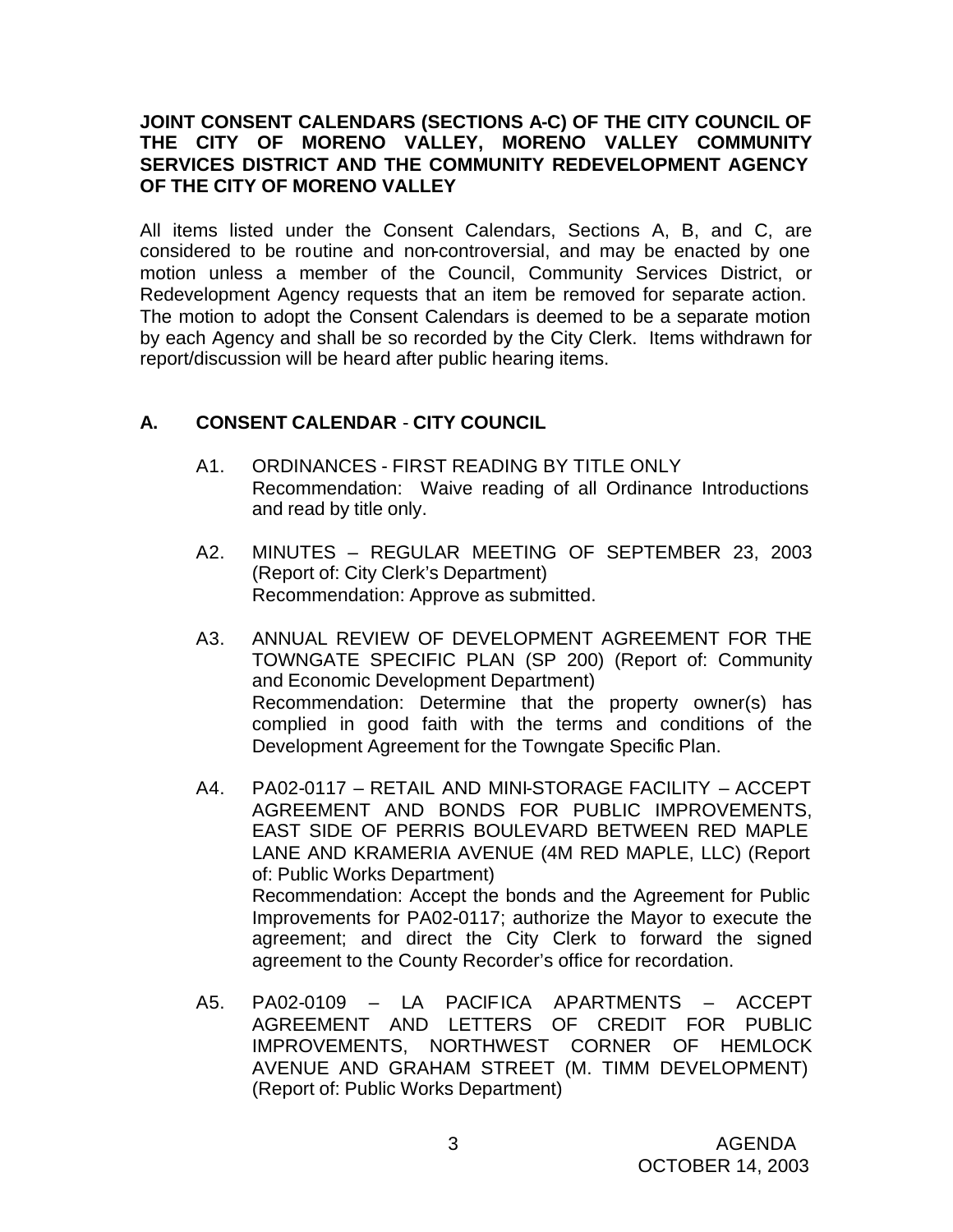Recommendation: Accept the Letters of Credit and the Agreement for Public Improvements for PA02-0109; authorize the Mayor to execute the agreement; and direct the City Clerk to forward the signed agreement to the County Recorder's office for recordation.

- A6. NOTICE OF COMPLETION AND ACCEPTANCE OF THE EUCALYPTUS AVENUE SIDEWALK, EAST OF WICHITA WAY, FEDERAL AID NO. STPLHSR-5441 (035), PROJECT NO. 02- 12568120 (Report of: Public Works Department) Recommendation: Accept the work as complete for the Eucalyptus Avenue Sidewalk East of Wichita Way, Federal Aid No. STPLHSR-5441 (035), Project No. 02-12568120, constructed by EGN Construction, Inc., Upland, California, 91785, direct the City Clerk to record the Notice of Completion within ten days at the office of the County Recorder of Riverside County, as required by Section 3093 of the California Civil Code; authorize the Director of Finance to release the retention to EGN Construction, Inc., thirty-five (35) calendar days after the date of recordation of the Notice of Completion if no claims are filed against the project; and accept the improvements into the City-maintained road system.
- A7. NOTICE OF COMPLETION AND ACCEPTANCE OF THE TRAFFIC SIGNAL AT KITCHING STREET AND KRAMERIA AVENUE, PROJECT NO. 02-12566921 (Report of: Public Works Department)

Recommendation: Accept the work as complete for the Traffic Signal at Kitching Street and Krameria Avenue, Project No. 02- 12566921, constructed by Holland-Lowe Construction, Inc., 427 South Pershing Avenue, San Bernardino, California 92408; direct the City Clerk to record the Notice of Completion within ten days at the office of the County Recorder of Riverside County, as required by Section 3093 of the California Civil Code; authorize the Director of Finance to release the retention to EGN Construction, Inc., thirtyfive (35) calendar days after the date of recordation of the Notice of Completion if no claims are filed against the project; and accept the improvements into the City-maintained road system.

A8**.** APPROVAL OF FINAL MAP 29732 – ACCEPT AGREEMENT AND BONDS FOR PUBLIC RIGHT OF WAY IMPROVEMENTS, NORTHEAST CORNER OF IRIS AVENUE AND OLIVER STREET (GREYSTONE HOMES, INC.) (Report of: Public Works Department) Recommendation: Approve Final Map 29732, authorize the City Clerk to sign the map and transmit said map to the County

Recorder's office for recordation; accept the bonds and Agreement for Public Improvements; authorize the Mayor to execute the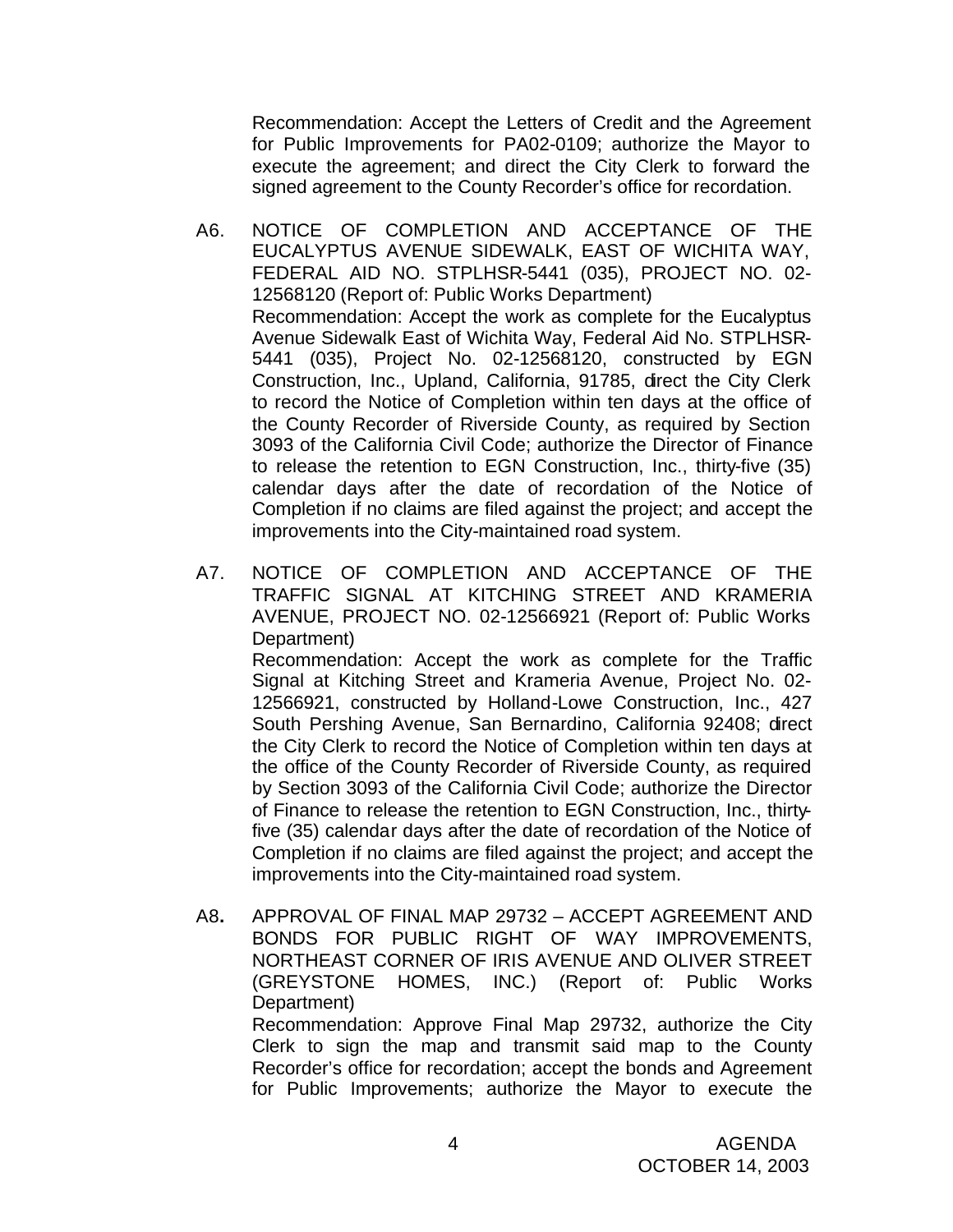agreement; and direct the City Clerk to forward the signed agreement to the County Recorder's office for recordation.

- A9. APPROVAL OF FINAL MAP 29732-2 ACCEPT AGREEMENT AND BONDS FOR PUBLIC RIGHT OF WAY IMPROVEMENTS, NORTHEAST CORNER OF IRIS AVENUE AND OLIVER STREET (Report of: Public Works Department) Recommendation: Approve Final Map 29732-2, authorize the City Clerk to sign the map and transmit said map to the County Recorder's office for recordation; accept the bonds and Agreement for Public Improvements; authorize the Mayor to execute the agreement; and direct the City Clerk to forward the signed agreement to the County Recorder's office for recordation.
- A10. AUTHORIZATION TO CONDUCT A FULL STREET AND SIDEWALK CLOSURE ON A PORTION OF LEGENDARY DRIVE FROM OCTOBER 15, 2003 TO DECEMBER 5, 2003 (Report of: Public Works Department) Recommendation: Authorize the following full street closure in conjunction with the construction of Tract 29732-2: Legendary Drive from Via De La Real to South Access Road from October 15, 2003 to December 5, 2003.
- A11. REQUEST TO REJECT ALL BIDS, ADOPT REVISED SPECIFICATIONS, AND AUTHORIZE RE-ADVERTISING FOR CONSTRUCTION BIDS FOR THE STREET IMPROVEMENTS ON ELSWORTH STREET FROM SHERMAN AVENUE TO BAY AVENUE, AND SHERMAN AVENUE FROM FARRAGUT AVENUE TO ELSWORTH STREET, PROJECT NO. 02-14568622 (Report of: Public Works Department)

Recommendation: Reject all bids received for the construction of Street Improvements on Elsworth Street from Sherman Avenue to Bay Avenue, and Sherman Avenue from Farragut Avenue to Elsworth Street; adopt the revised specifications; and authorize the City Clerk to re-advertise the subject project for construction bids.

A12. SECOND AMENDMENT TO THE AGREEMENT FOR PROFESSIONAL CONSULTANT SERVICES WITH SA ASSOCIATES (Report of: Public Works Department) Recommendation: Approve the Second Amendment to Agreement for Professional Consultant Services with SA Associates, 1130 West Huntington Drive, Unit 12, Arcadia, CA 91007 to provide Professional Consultant Services; authorize the Mayor to execute said Second Agreement for Professional Consultant Services with SA Associates; and authorize an increase in the Purchase Order to SA Associates in the amount of \$75,000 to a total amount of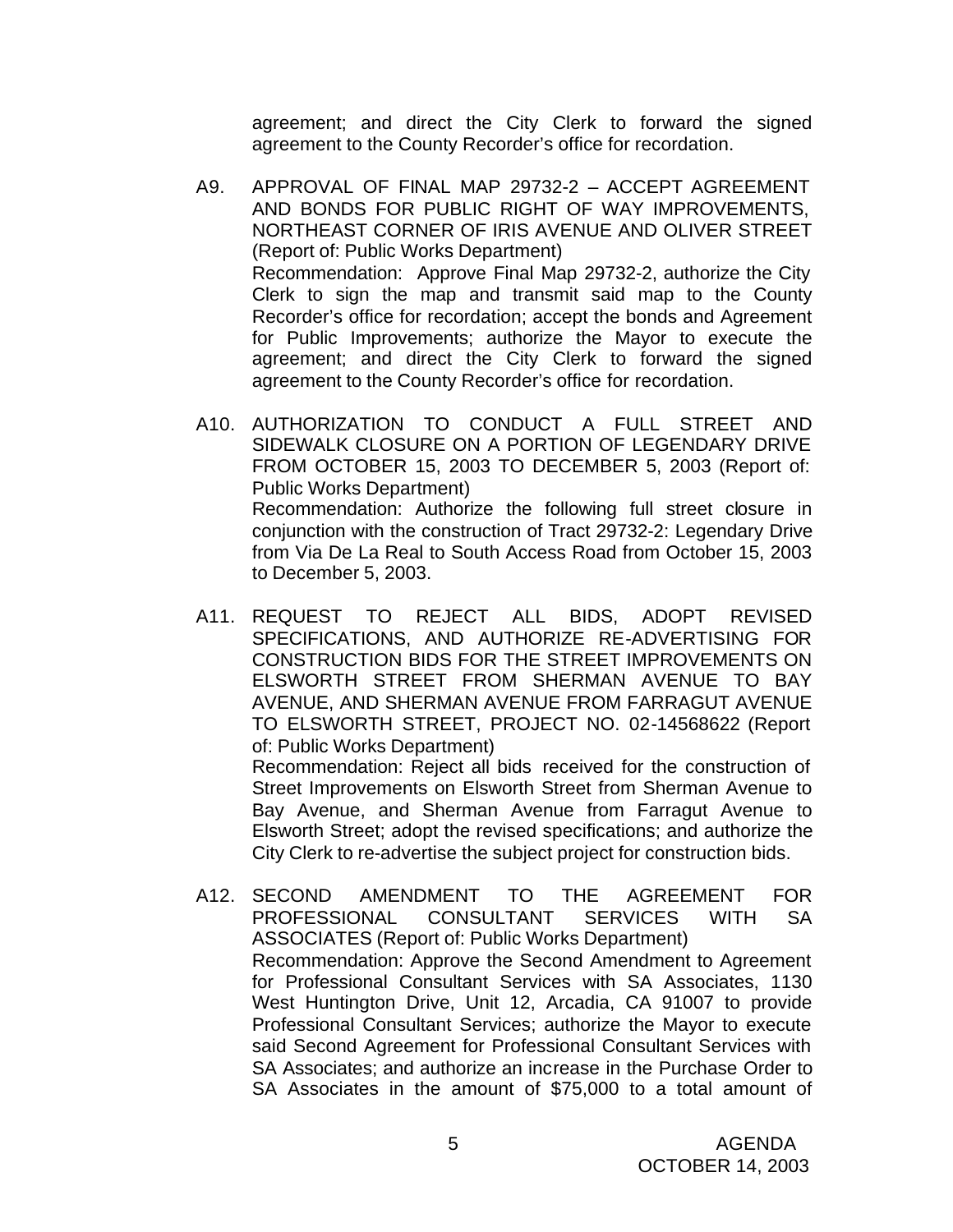\$174,000, when the Second Amendment to Agreement for Professional Consultant Services has been signed by all parties.

A13. AUTHORIZATION TO CONDUCT A FULL STREET CLOSURE ON MORNING DOVE WAY AND PARTIAL STREET CLOSURES OF PALA FOXIA PLACE AND LASSELLE STREET FOR THE DEPARTMENT OF WATER RESOURCES (DWR) TO REPAIR THE SANTA ANA VALLEY PIPELINE TO LAKE PERRIS FROM NOVEMBER 6, 2003 THRU NOVEMBER 23, 2003 (Report of: Public Works Department)

Recommendation: Authorize the following full street closure and partial street closures in conjunction with DWR to repair the Santa Ana Valley Pipeline to Lake Perris: Full street closure at the DWR easement crossing at Morning Dove Way, located between Kensington Place and Heather Glen Road; Partial street closure at the DWR easement crossing on Pala Foxia Place, located between Morton Road and Lewisia Avenue; and Partial street closure at the DWR easement crossing on Lasselle Street, bcated south of Rio Tierra and north of Rancho Verde High School.

A14. RESOLUTION SUPPORTING BALLOT MEASURE PROTECTING LOCAL REVENUES (Report of: Administrative Services Department)

Recommendation: Adopt Resolution No. 2003-77 supporting a statewide ballot initiative to require voter approval before state government may shift local tax revenue for state purposes.

## Resolution No. 2003-77

A Resolution of the City Council of the City of Moreno Valley, California, Supporting a Statewide Ballot Initiative to Require Voter Approval Before State Government May Take Local Tax Funds

## **B. CONSENT CALENDAR** - **COMMUNITY SERVICES DISTRICT**

- B1. ORDINANCES FIRST READING BY TITLE ONLY Recommendation: Waive reading of all Ordinance Introductions and read by title only.
- B2. MINUTES REGULAR MEETING OF SEPTEMBER 23, 2003 (Report of: City Clerk's Department) Recommendation: Approve as submitted.

## **C. CONSENT CALENDAR** - **COMMUNITY REDEVELOPMENT AGENCY**

C1. ORDINANCES - FIRST READING BY TITLE ONLY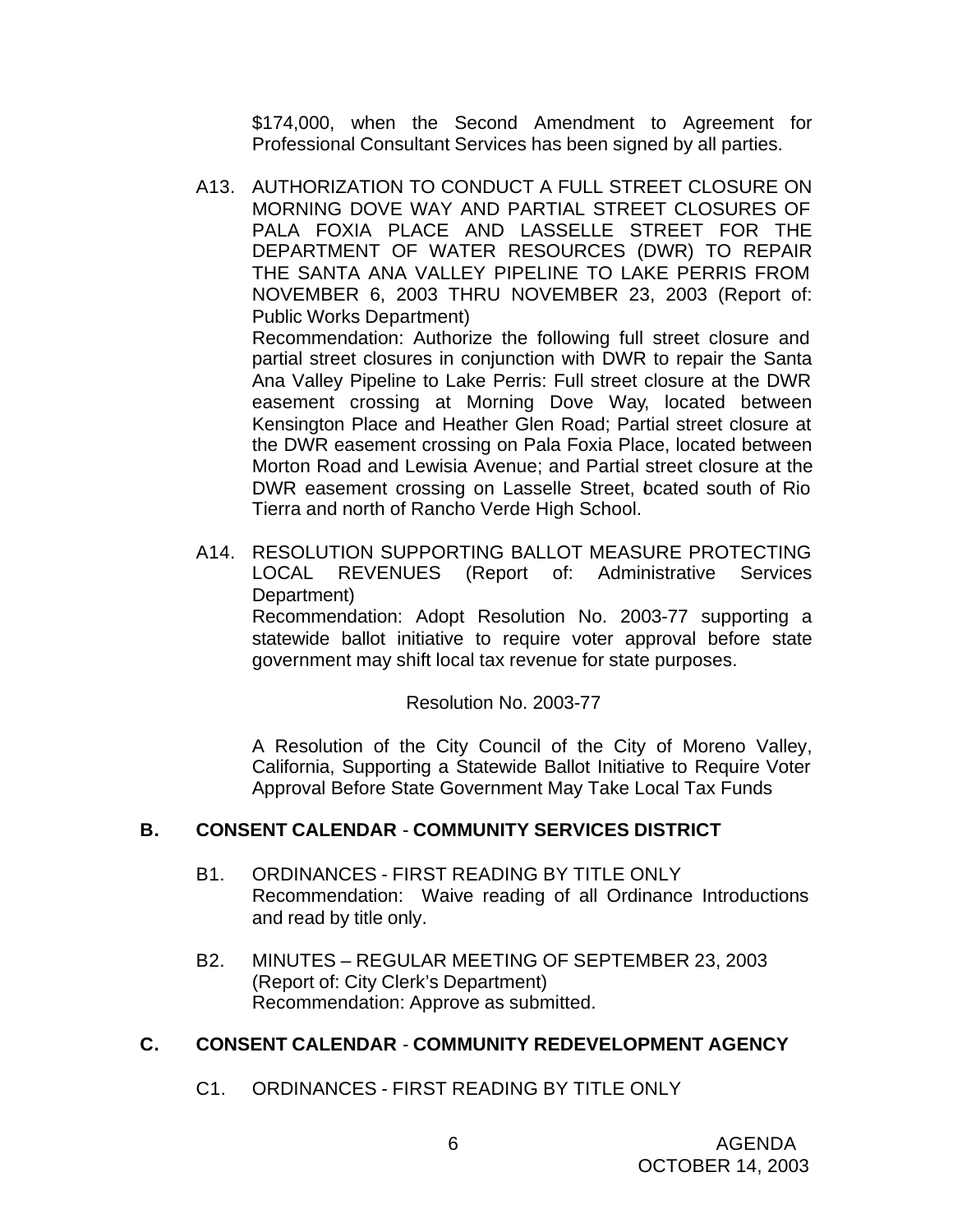Recommendation: Waive reading of all Ordinance Introductions and read by title only.

C2. MINUTES – REGULAR MEETING OF SEPTEMBER 23, 2003 (Report of: City Clerk's Department) Recommendation: Approve as submitted.

# **D. PUBLIC HEARINGS**

Questions or comments from the public on a Public Hearing matter are limited to five minutes per individual and must pertain to the subject under consideration.

Those wishing to speak should complete and submit a GOLDENROD speaker slip to the Bailiff.

D1. PUBLIC HEARING TO REINSTATE COMMUNITY SERVICES DISTRICT (CSD) ZONE D (PARKWAY LANDSCAPE MAINTENANCE) AT THE FULL SERVICE LEVEL FOR TRACT 11848 - WEST SIDE OF GRAHAM STREET, BETWEEN SUNNYMEADOWS DRIVE AND OLD VALLEY DRIVE (Report of: Public Works Department) Recommendation: That the City Council, acting in their respective

capacities as President and Board Members of the Moreno Valley Community Services District (CSD), after conducting the public hearing:

- 1. Tabulate the mail ballot(s) to reinstate CSD Zone D maintenance to the Full Service Level in Tract 11848;
- 2. Verify and accept the results of the mail ballot proceeding as identified on the Official Tally Sheet and Assessor Parcel Number (APN) listing;
- 3. Receive and file with the City Clerk's Office the accepted Official Tally Sheet and APN listing; and
- 4. If approved, authorize and impose the adjusted CSD Zone D charge for Tract 11848.
- D2. PUBLIC HEARING REGARDING MAIL BALLOT PROCEEDINGS FOR TENTATIVE TRACT 27523 (AND ALL AFFECTED PHASES) FOR: 1) INCLUSION INTO COMMUNITY SERVICES DISTRICT (CSD) ZONES B (RESIDENTIAL STREET LIGHTING) AND D (PARKWAY LANDSCAPE MAINTENANCE); 2) APPROVAL OF THE NATIONAL POLLUTANT DISCHARGE ELIMINATION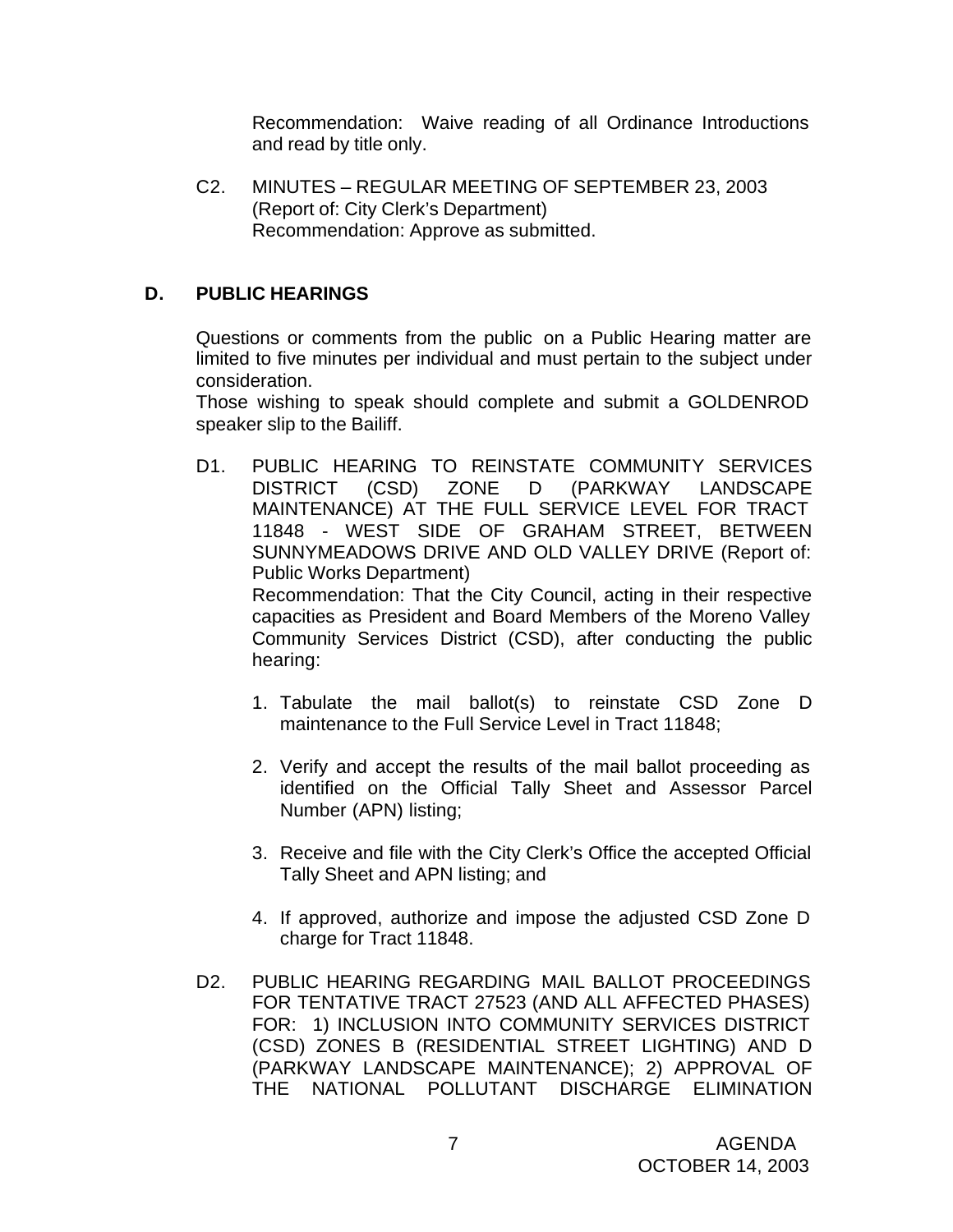SYSTEM (NPDES) REGULATORY RATE SCHEDULE (Report of: Public Works Department)

Recommendation: That the City Council and the Board of Directors of the Moreno Valley Community Services District (CSD), after conducting the public hearing:

- 1. Tabulate the mail ballot(s) for inclusion into the CSD Zones B and D programs, the corresponding annual charges, and approval of the NPDES regulatory rate schedule;
- 2. Verify and accept the results of the mail ballot proceedings as identified on the Official Tally Sheet and Assessor Parcel Number (APN) listing;
- 3. Receive and file with the City Clerk's Office the accepted Official Tally Sheet and APN listing; and
- 4. If approved, authorize and impose the annual CSD Zone B and D charges and NPDES regulatory rate.
- D3. A PUBLIC HEARING REGARDING PA03-0026, A PLOT PLAN FOR THE CONSTRUCTION OF 304 MULTI-FAMILY RESIDENTIAL UNITS ON 15.2 ACRES ON THE EAST SIDE OF LASSELLE STREET BETWEEN IRIS AVENUE AND GENTIAN AVENUE)(CONTINUED FROM SEPTEMBER 2, 2003) (Report of: Community and Economic Development Department) Recommendation: That the City Council conduct a public hearing regarding PA03-0026, a Plot Plan for the construction of 304 multifamily residential units on 15.2 acres, and subsequent to the public hearing;
	- 1. Adopt a Negative Declaration for PA03-0026, in that the application will not result in significant environmental impacts; and
	- 2. Adopt City Council Resolution No. 2003-68 approving PA03- 0026 for the construction of 304 multi-family residential units on 15.2 acres, based on the findings in the Resolution, and the conditions of approval as attached to the resolution as Exhibit 1.

Resolution No. 2003-68

A Resolution of the City Council of the City of Moreno Valley,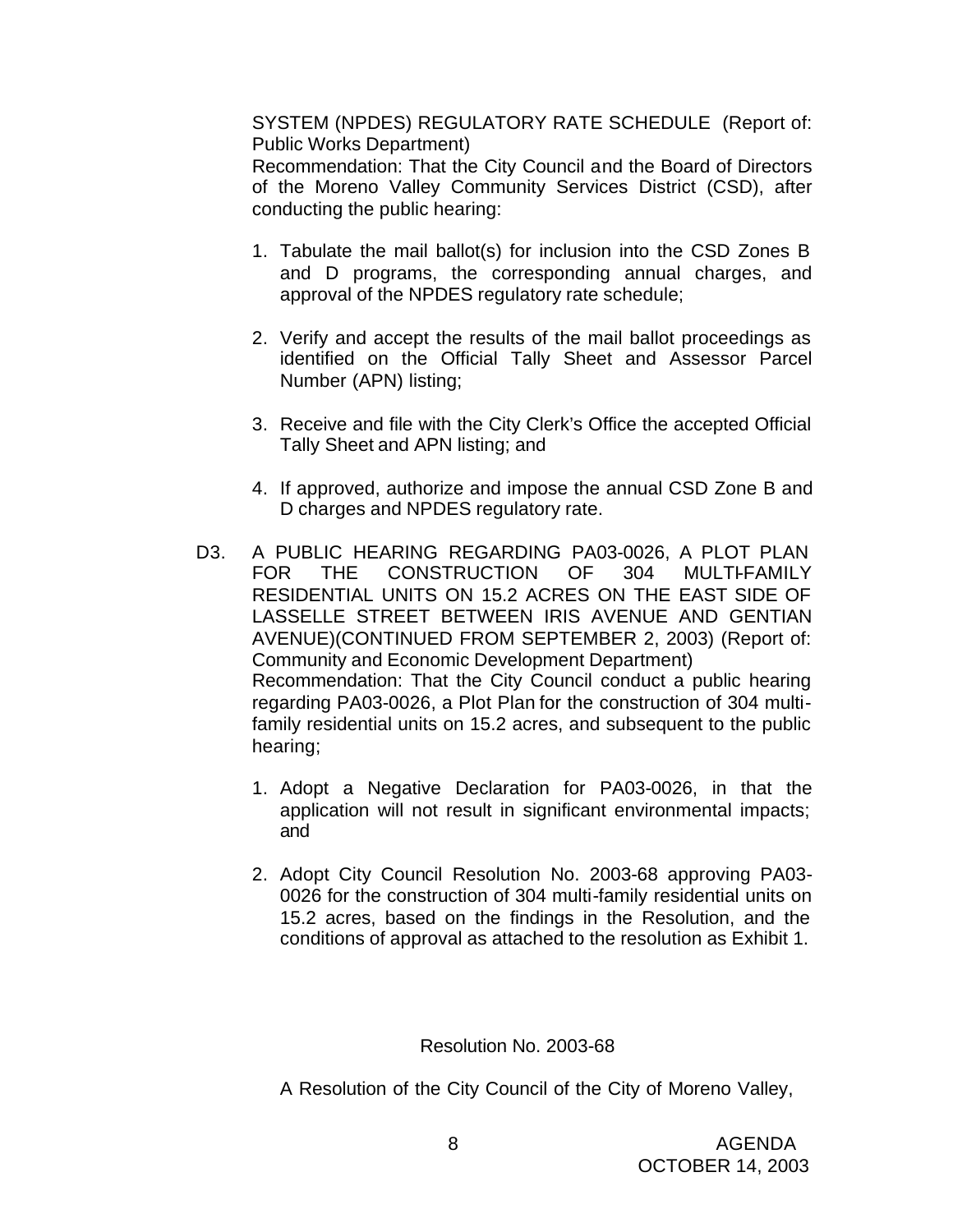California, Approving PA03-0026 (Plot Plan), for the Construction of 304 Multi-Family Residential Units on 15.2 acres at the Northeast Corner of Iris Avenue and Lasselle Street

D4. REVIEW AND APPROVAL OF THE CITY'S ADOPTION OF THE MULTI-SPECIES HABITAT CONSERVATION PLAN (MSHCP) AND ADOPTION OF MITIGATION FEE PERTAINING TO THE MSHCP (Report of: City Manager's Department) Recommendation: A continuance is requested from October 14<sup>th</sup> City Council meeting to allow the agreements pertaining to the organizational structure of the MSHCP to be finalized. In late September, there was a change in direction from a Joint Powers Agency through Western Riverside Council of Governments (WRCOG) to the establishment of a separate Joint Powers Agency. On October 6<sup>th</sup>, the WRCOG Board approved revised agreements in concept. However, there are additional modifications that need to be made. Furthermore, the voting structure will need to be determined. Based on conferring with the City Attorney, it is recommended that the City Council does not consider approval of the MSHCP without also considering the agreements. The timing of the completion of the agreements is not known. Therefore, an indefinite continuance is recommended.

# **E. ITEMS REMOVED FROM CONSENT CALENDARS FOR DISCUSSION OR SEPARATE ACTION**

# **F. REPORTS**

- F1. CERTIFICATION OF INITIATIVE MEASURE TO REPEAL THE CITY'S UTILITY USER'S TAX (Report of: City Clerk's Department) Recommendation: Pursuant to the requirements of California Elections Code §9215, the City Council must do one of the following:
	- A. Adopt the ordinance (initiative measure) without alteration; or
	- B. Order the ordinance to be submitted to the voters at the November 2, 2004 election; and
		- 1. Adopt Resolution No. 2003-74, ordering the submission of the initiative measure to repeal the City's utility user's tax to the qualified electors; and

Resolution No. 2003-74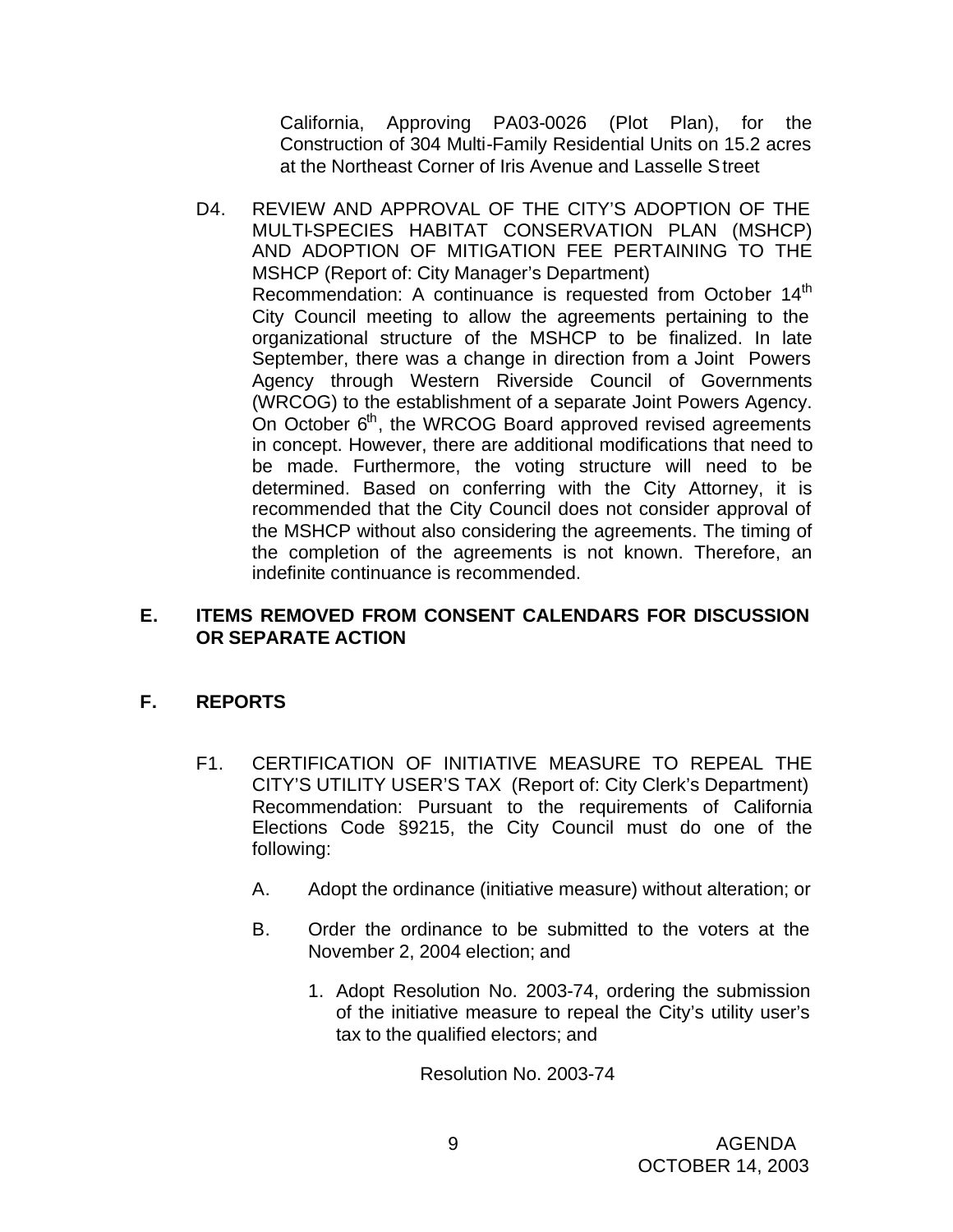A Resolution of the City Council of the City of Moreno Valley, California, Ordering the Submission to the Qualified Electors of the City of Moreno Valley an Initiative Measure to Repeal the City's Utility User's Tax at the General Municipal Election to be Held on Tuesday, November 2, 2004

2. Adopt Resolution No. 2003-75, directing the City Attorney to prepare Impartial Analyses regarding said initiative measure; and

#### Resolution No. 2003-75

A Resolution of the City Council of the City of Moreno Valley, California, Directing the City Attorney to Prepare an Impartial Analysis Regarding the Measure Relating to the City's Utility Users Tax

3. Adopt Resolution No. 2003-76, providing for the filing of Rebuttal Arguments for said initiative measure; or

Resolution No. 2003-76

A Resolution of the City Council of the City of Moreno Valley, California, Providing for the Filing of Rebuttal Arguments for Initiative Measures Submitted at Municipal Elections

- C. Order a report on the effect of any or all of the following, said report to be submitted to the City Council within 30 days, after which time the City Council shall either adopt the ordinance or order the ordinance to be submitted to the voters at the November 2, 2004 election:
	- 1. Its fiscal impact;
	- 2. Its effect on the internal consistency of the City's general and specific plans, including the housing element, the consistency between planning and zoning, and the limitations on city actions under §65008 of the Government Code and Chapters 4.2 (commencing with §65913) and 4.3 (commencing with §65915) of Division 1 of Title 7 of the Government Code;
	- 3. Its effect on the use of land, the impact on the availability and location of housing, and the ability of the City to meet its regional housing needs;
	- 4. Its impact on funding for infrastructure of all types, including, but not limited to, transportation, schools,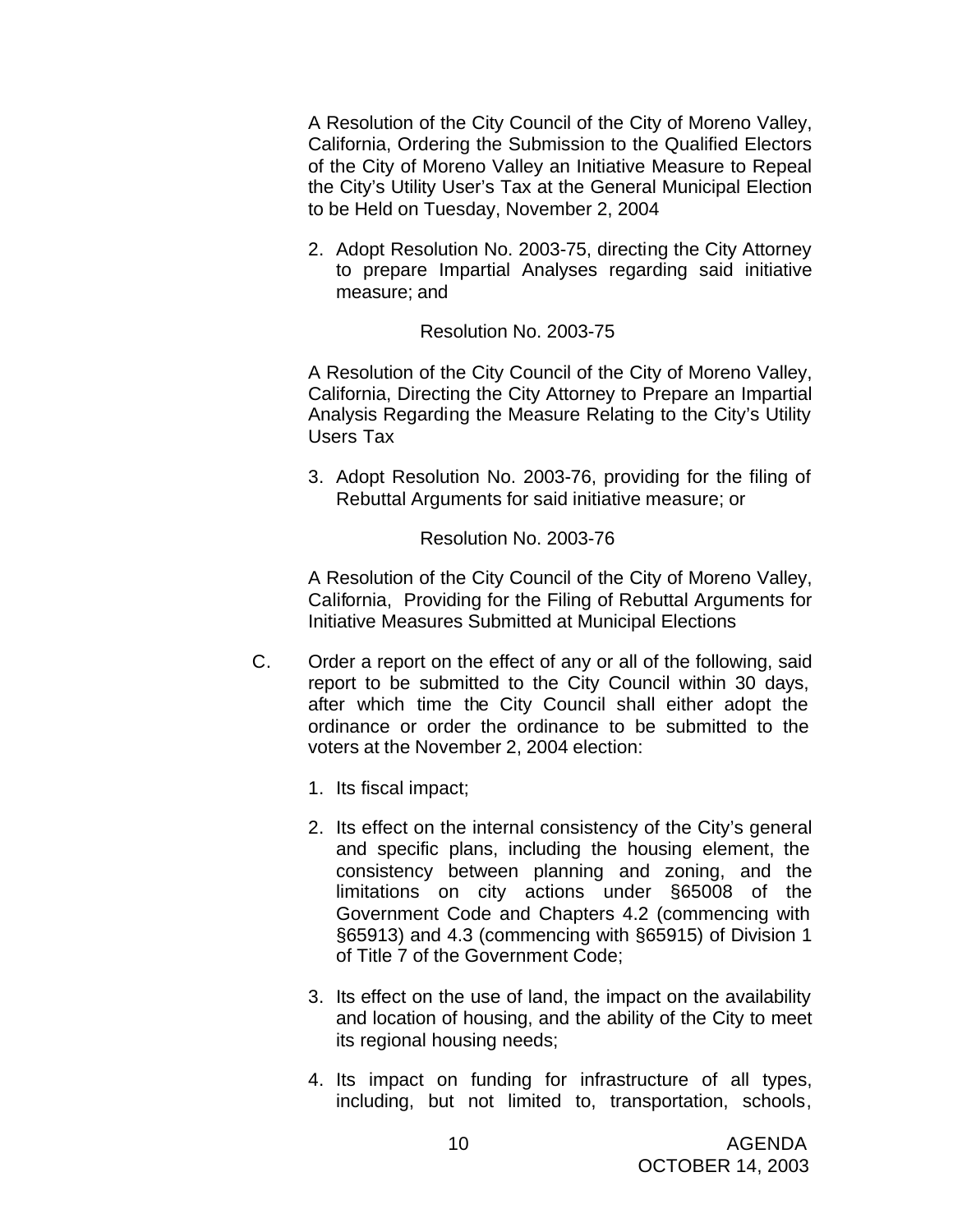parks, and open space. The report may also discuss whether the measure would be likely to result in increased infrastructure costs or savings, including the costs of infrastructure maintenance, to current residents and businesses;

- 5. Its impact on the community's ability to attract and retain business and employment;
- 6. Its impact on the uses of vacant parcels of land;
- 7. Its impact on agricultural lands, open spaces, traffic congestion, existing business districts, and developed areas designated for revitalization; and
- 8. Any other matters the City Council requests to be in the report.
- F2. DEVELOPMENT SERVICES SERVICE LEVELS REQUEST FOR ADDITIONAL DEVELOPMENT SERVICES STAFF (Report of: Community and Economic Development Department) Recommendation: That the City Council appropriate funds in the FY 2003-2004 budget for the requested additional resources that are required to maintain Development Services service levels:

Community & Economic Development Department

- Building & Safety Division: 1 Building Inspector II
	-
- Planning Division: 1 Senior Planner
- 

Public Works Department

- Land Development Division: 1 Construction Inspector
	-
	- 1 Permit Technician I
	- 1 Contract Construction Inspector
- F3. LEGISLATIVE UPDATE (Report of: Administrative Services Department) Recommendation: That the City Council receive, file and ratify the Legislative Status Report.
- F4. CITY MANAGER'S REPORT (Informational Oral Presentation not for Council action)

# **G. LEGISLATIVE ACTIONS**

ORDINANCES - 1ST READING AND INTRODUCTION – NONE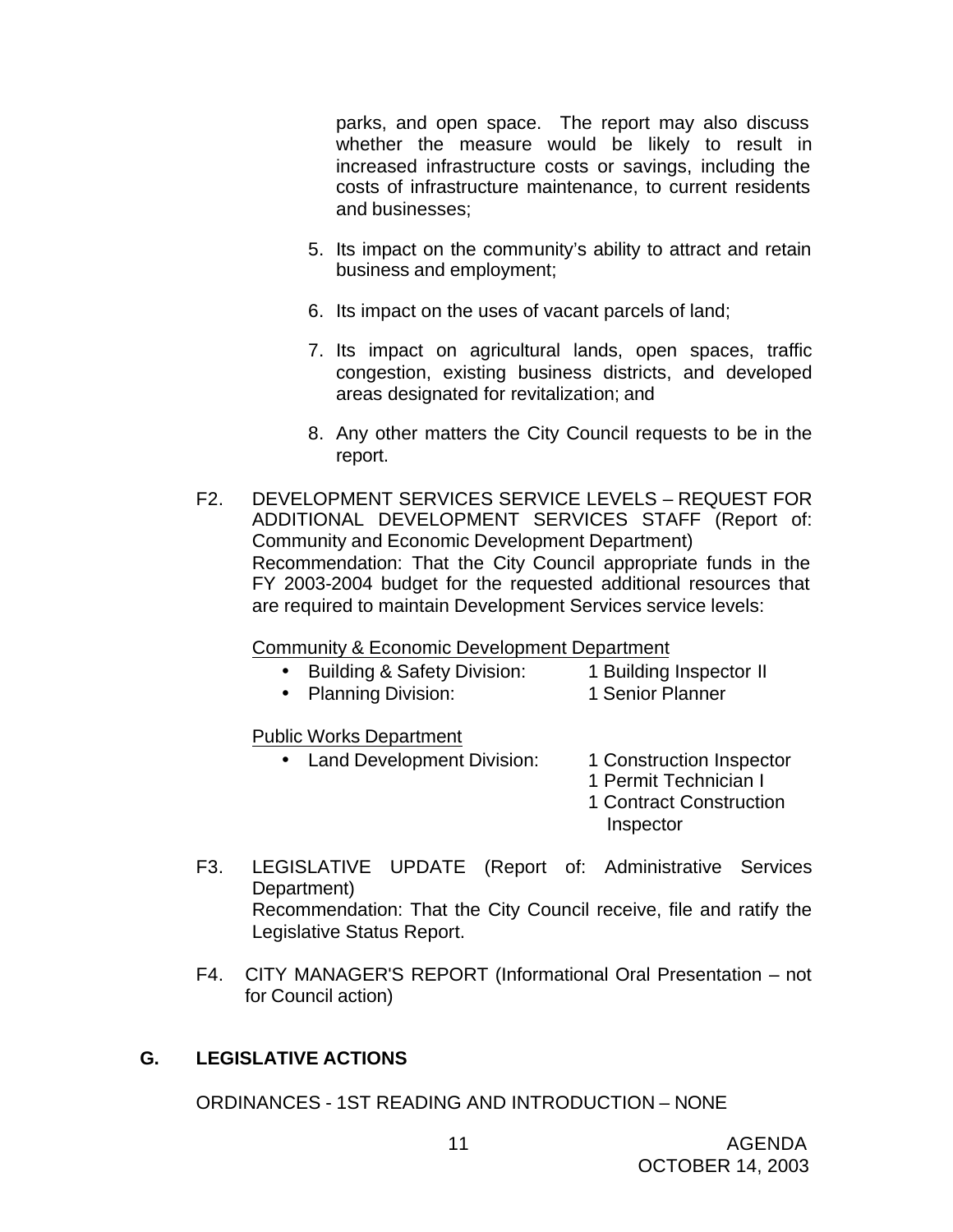# ORDINANCES - 2ND READING AND ADOPTION

G1. ORDINANCE NO. 638, AN ORDINANCE OF THE CITY COUNCIL OF THE CITY OF MORENO VALLEY, CALIFORNIA, (1) AMENDING THE MORENO VALLEY SPECIFIC ZONING DESIGNATION FOR PLANNING AREA 74 FROM PARK TO MEDIUM LOW DENSITY RESIDENTIAL; AND (2) AMENDING THE MORENO VALLEY RANCH SECOND AMENDMENT DEVELOPMENT AGREEMENT TO ALLOW PAYMENT OF FEES IN-LIEU OF DEDICATION OF PLANNING AREA 74 (INVOLVING PLANNING AREAS 69 AND 74, LOCATED AT THE SOUTHEAST CORNER OF CHAMPIONSHIP DRIVE AND JOHN F. KENNEDY DRIVE) (RECEIVED FIRST READING AND INTRODUCTION, AS AMENDED, SEPTEMBER 23, 2003 ON A 5-0 VOTE) (Report of: Community and Economic Development Department) Recommendation: Adopt Ordinance No. 638.

### Ordinance No. 638

An Ordinance of the City Council of the City of Moreno Valley, California, (1) Amending the Moreno Valley Specific Plan (Amendment No. 11) and the Official Zoning Atlas by Changing the Zoning Designation for Planning Area 74 from Park to Medium Low Density Residential; and (2) Amending the Moreno Valley Ranch Second Amendment Development Agreement to Allow Payment of Fees In-Lieu of Dedication of Planning Area 74 (Involving Planning Areas 69 and 74, Located at the Southeast Corner of Championship Drive and John F. Kennedy Drive)

G2. ORDINANCE NO. 636, AN ORDINANCE OF THE CITY COUNCIL OF THE CITY OF MORENO VALLEY, CALIFORNIA, AMENDING SECTION 12.20.020 OF CHAPTER 12.20 OF THE CITY OF MORENO VALLEY MUNICIPAL CODE RELATING TO A PRIMA FACIE SPEED LIMIT FOR CERTAIN STREETS) (RECEIVED FIRST READING AND INTRODUCTION ON SEPTEMBER 23, 2003) (Report of: Public Works Department) Recommendation: Adopt Ordinance No. 636.

#### Ordinance No. 636

An Ordinance of the City Council of the City of Moreno Valley, California, Amending Section 12.20.020 of Chapter 12.20 of the City of Moreno Valley Municipal Code Relating to a Prima Facie Speed Limit for Certain Streets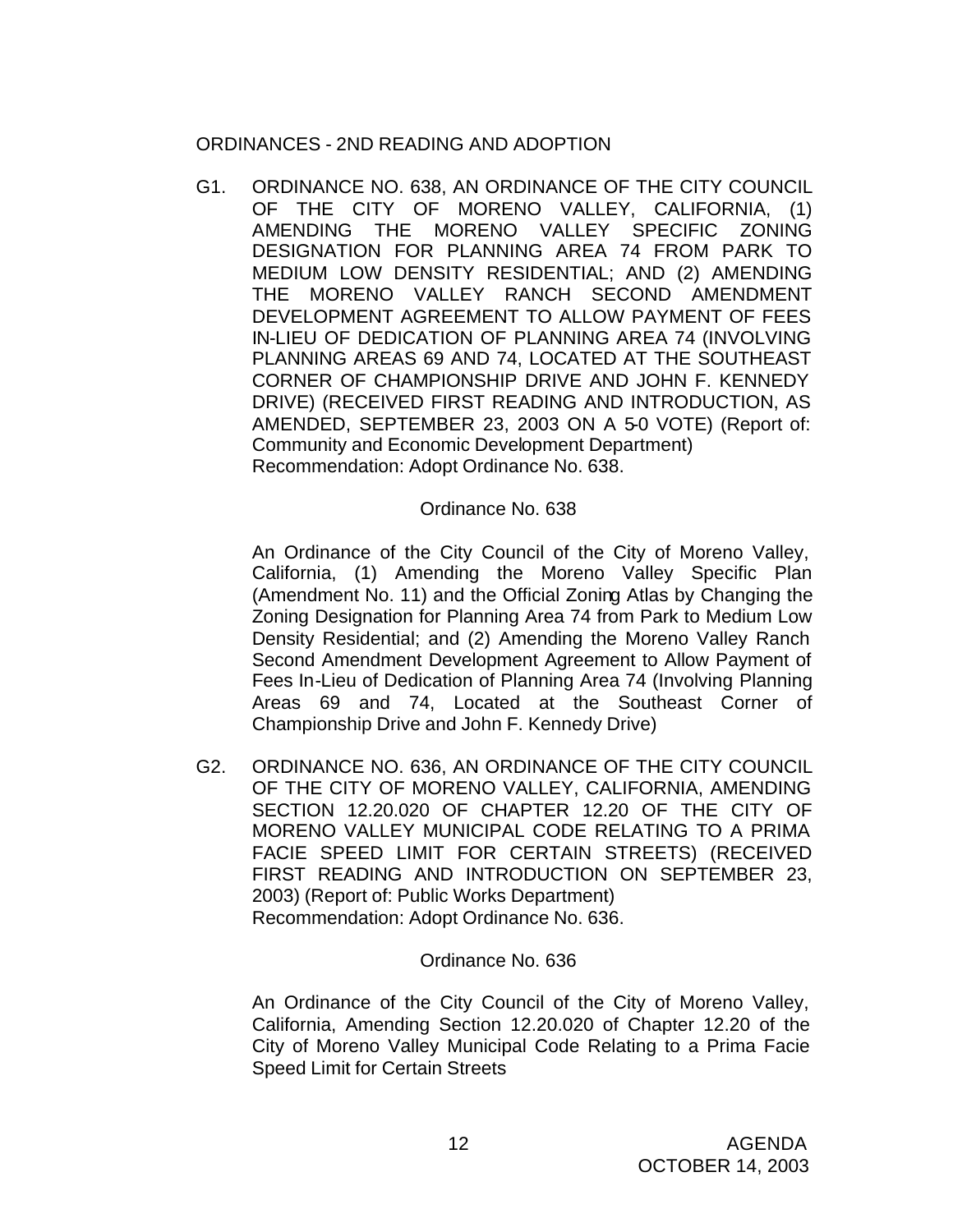## ORDINANCES - URGENCY ORDINANCES - NONE

# RESOLUTIONS – NONE

# PUBLIC COMMENTS **ON ANY SUBJECT NOT ON THE AGENDA** UNDER THE JURISDICTION OF THE CITY COUNCIL

Those wishing to speak should complete and submit a BLUE speaker slip to the Bailiff. There is a three-minute time limit per person. All remarks and questions shall be addressed to the presiding officer or to the City Council and not to any individual Council member, staff member or other person.

### **CLOSING COMMENTS AND/OR REPORTS OF THE CITY COUNCIL, COMMUNITY SERVICES DISTRICT, OR COMMUNITY REDEVELOPMENT AGENCY**